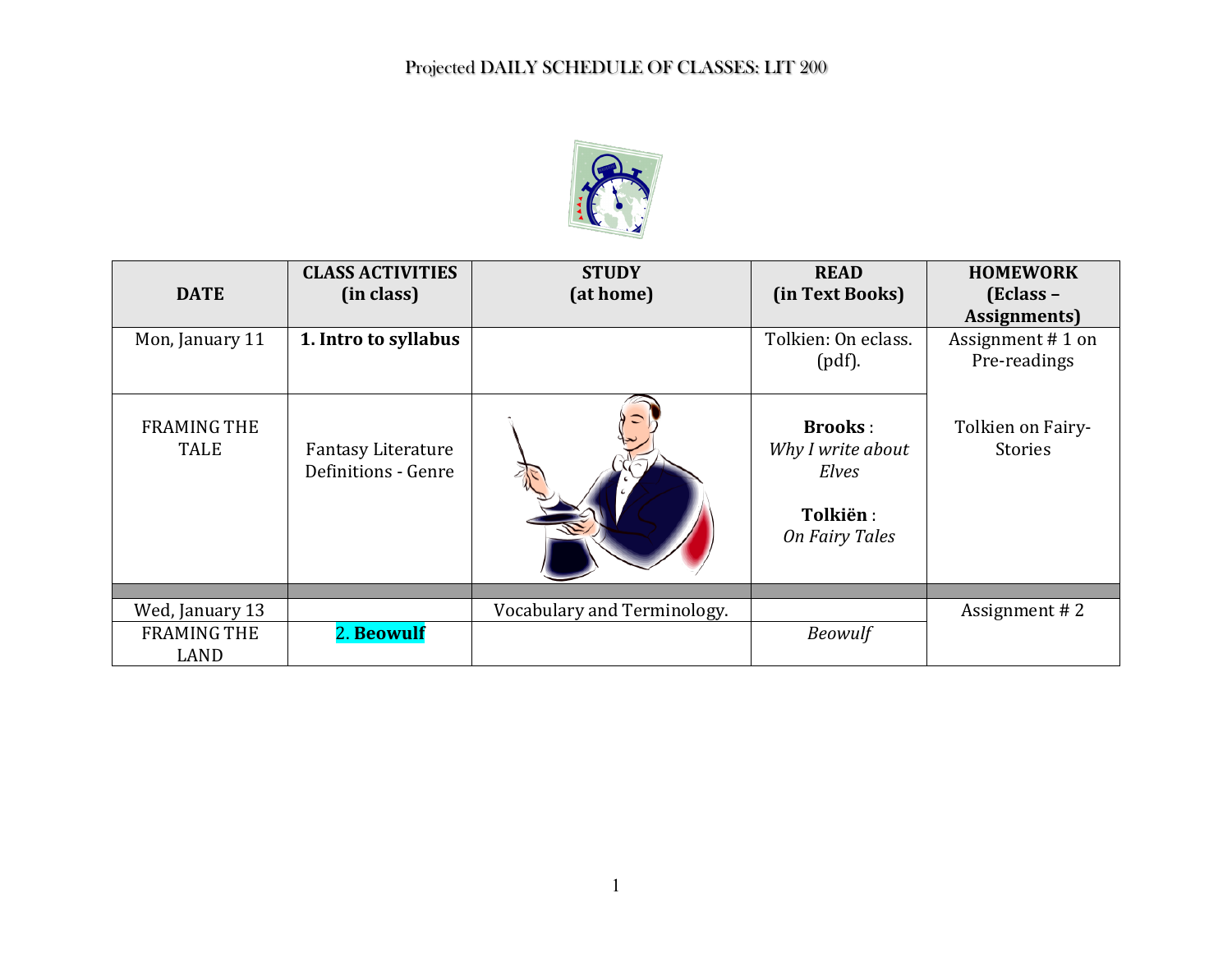| <b>DATE</b>     | <b>CLASS ACTIVITIES</b><br>(in class)                                           | <b>STUDY</b><br>(at home)                  | <b>READ</b><br>(in Text Books)                                                                                    | <b>HOMEWORK</b><br>$\mathbf{[Eclass -}%$<br>Assignments) |
|-----------------|---------------------------------------------------------------------------------|--------------------------------------------|-------------------------------------------------------------------------------------------------------------------|----------------------------------------------------------|
| Fri, January 15 | <b>MAGIC</b><br><b>3. Robert Howard</b><br><b>Conan the</b><br><b>Cimmerian</b> |                                            | <b>CONAN</b><br>The Tower of the<br>Elephant<br>$(pp. 59-81)$<br>Queen of the Black<br>Coast<br>$(pp. 121 - 149)$ | Assignment #3                                            |
|                 |                                                                                 |                                            |                                                                                                                   |                                                          |
| Mon, January 18 | <b>4. LOVECRAFT</b>                                                             | Read                                       |                                                                                                                   | Assignment #4                                            |
|                 |                                                                                 | Dagon (1917)<br>The Call of Cthulhu (1927) |                                                                                                                   |                                                          |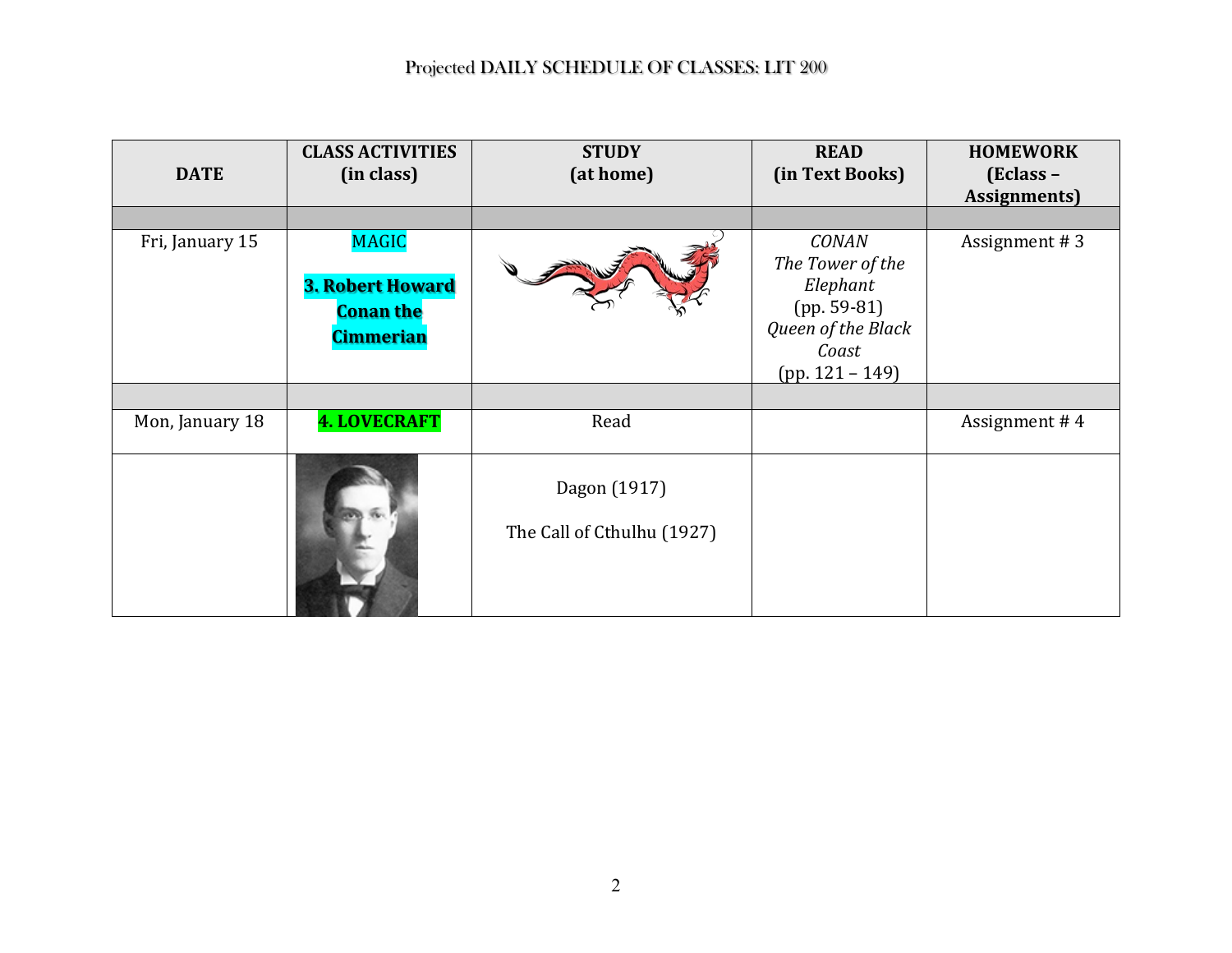| <b>DATE</b>     | <b>CLASS ACTIVITIES</b><br>(in class) | <b>STUDY</b><br>(at home)      | <b>READ</b><br>(in Text Books) | <b>HOMEWORK</b><br>(Eclass -<br><b>Assignments</b> ) |
|-----------------|---------------------------------------|--------------------------------|--------------------------------|------------------------------------------------------|
|                 |                                       |                                |                                |                                                      |
| Wed, January 20 | <b>EPIC FANTASY</b>                   |                                |                                | Assignment #5                                        |
|                 | 4. Tolkiën                            | The Hobbit                     | <b>HOBBIT</b>                  | Listen to Tolkien's                                  |
|                 | The Hobbit                            | There and Back                 | <b>CHAP. 1-6</b>               | Interview on You                                     |
|                 |                                       | Again<br>J. R. R. Tolkien      |                                | Tube                                                 |
|                 |                                       |                                | + Appendix A: The              | Read the 1971 BBC                                    |
|                 |                                       | Allen & Unwin La               | <b>Quest of Erebor</b>         | Interview transcript                                 |
|                 |                                       |                                |                                |                                                      |
| Fri, January 22 | 6. Tolkien                            |                                | <b>CHAP. 7-13</b>              | Assignment #6                                        |
|                 | The Hobbit                            | D&D                            |                                | Watch the video"                                     |
|                 | Magical Objects:                      |                                |                                | Dr. Anne Berthelot                                   |
|                 | The Wand                              |                                |                                | <b>LECTURE at PLNU</b>                               |
|                 |                                       |                                |                                | "Wizards in Fantasy                                  |
|                 |                                       |                                |                                | Lit. From Merlin to                                  |
|                 |                                       |                                |                                | Gandalf/Dumbeldore"                                  |
|                 |                                       | <b>GUEST: JEREMY CRAWFORD?</b> |                                |                                                      |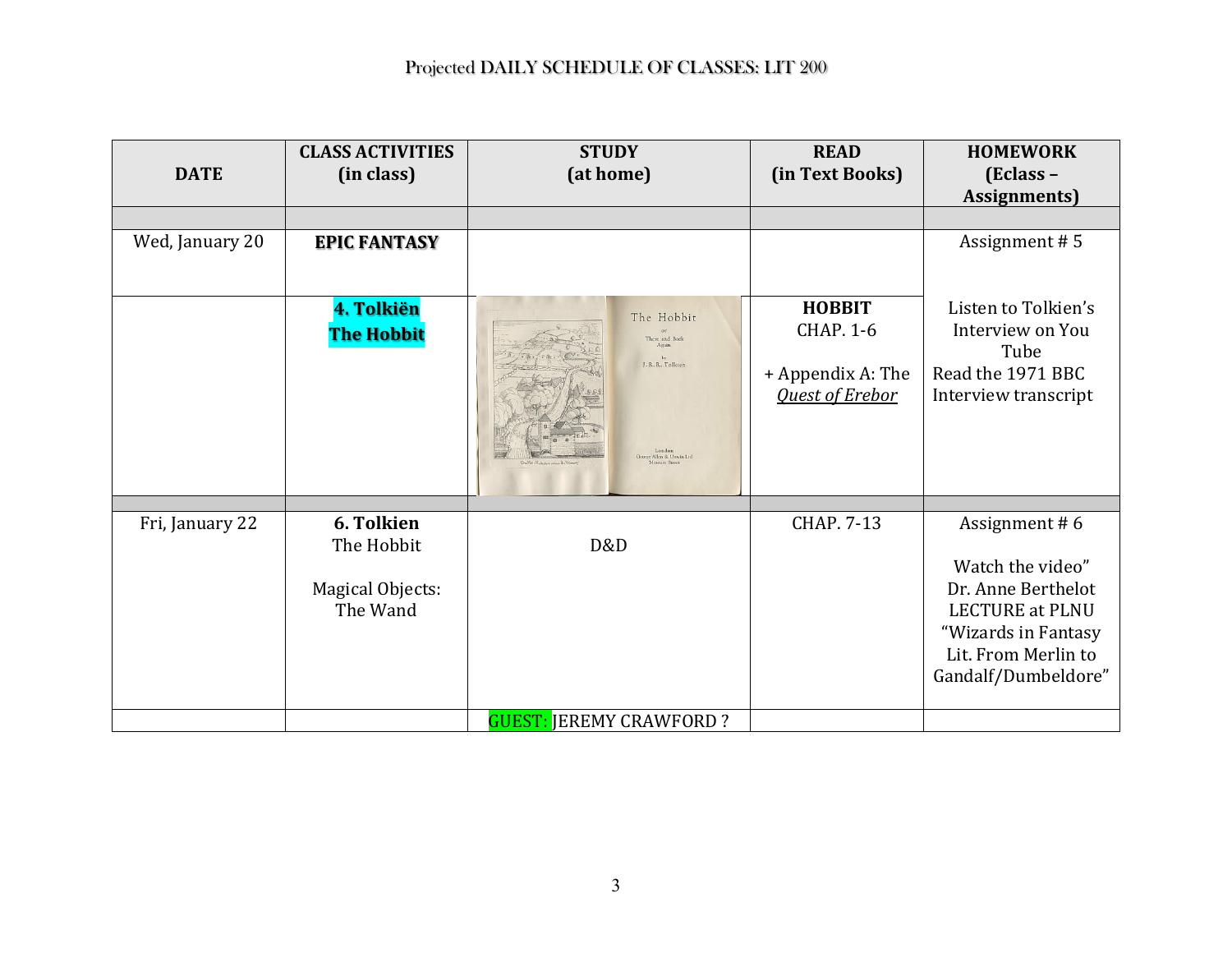|                 | <b>CLASS ACTIVITIES</b>    | <b>STUDY</b>      | <b>READ for Class</b> | <b>HOMEWORK</b> |
|-----------------|----------------------------|-------------------|-----------------------|-----------------|
| <b>DATE</b>     | (in class)                 | (at home)         | (in Text Book)        |                 |
|                 |                            |                   |                       |                 |
| Mon, January 25 | 7. Tolkien                 | Taming the Dragon | CHAP. 14-19           | Assignment #7   |
|                 | The Hobbit                 |                   |                       |                 |
|                 |                            |                   |                       |                 |
|                 |                            |                   |                       |                 |
| Wed, January 27 |                            | Sword & Sorcery   |                       | Assignment #8   |
|                 | <b>8. Michael Moorcock</b> |                   | The dreaming City &   |                 |
|                 | <b>ELRIC</b>               |                   | While the Gods laugh  |                 |
|                 |                            |                   | p. 9-81.              |                 |

| <b>DATE</b>     | <b>CLASS ACTIVITIES</b><br>(in class) | <b>STUDY</b><br>(at home) | <b>READ for Class</b><br>(in Text Book) | <b>HOMEWORK</b>           |
|-----------------|---------------------------------------|---------------------------|-----------------------------------------|---------------------------|
| Fri, January 29 |                                       |                           |                                         | MID-TERM XAM<br>Home take |
| CONTINUE        |                                       |                           |                                         |                           |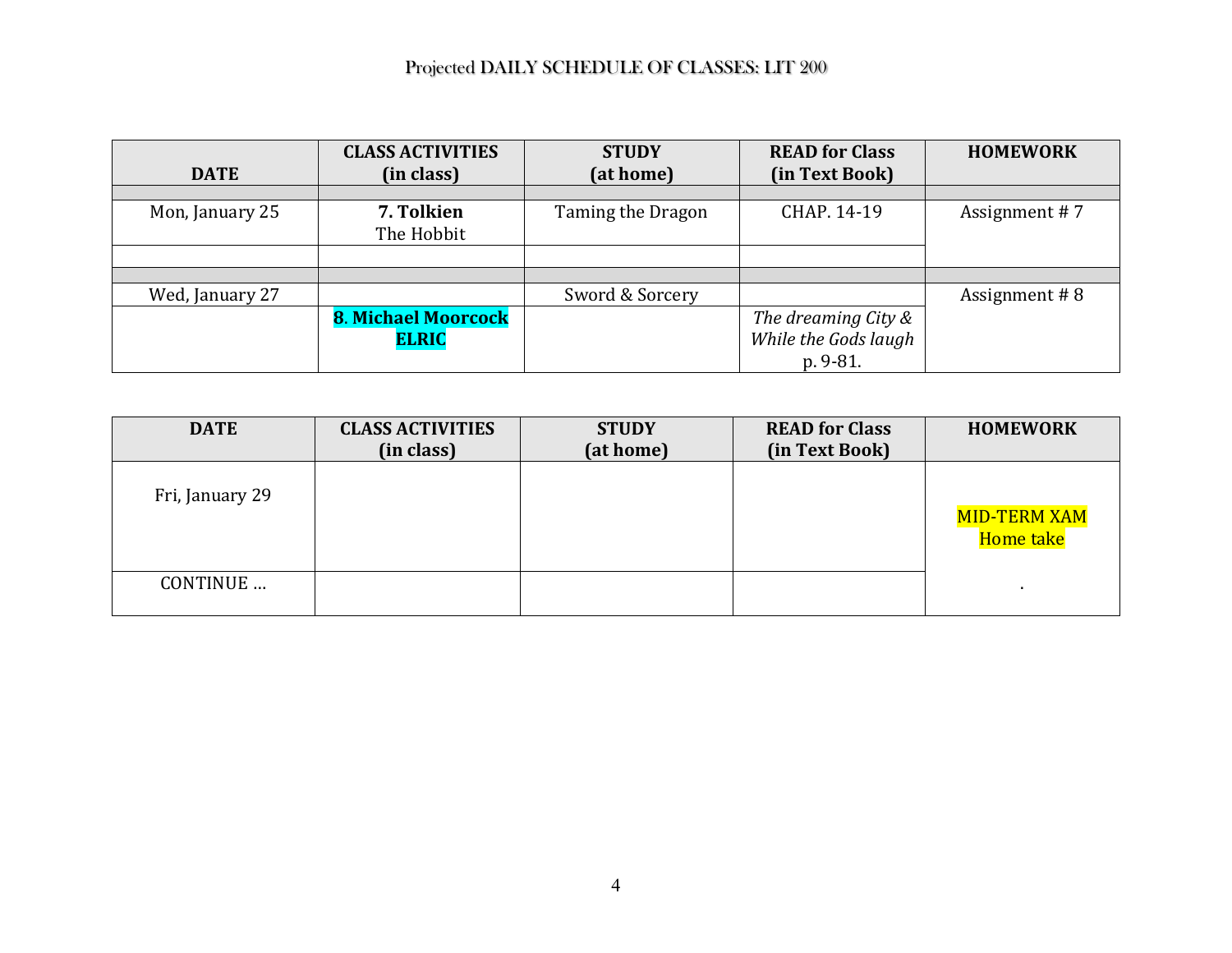| Fri, January 29 |                                                 | Sword & Sorcery |                                                        | Assignment #9              |
|-----------------|-------------------------------------------------|-----------------|--------------------------------------------------------|----------------------------|
|                 | 9. Ursula Leguin<br><b>A Wizard of Earthsea</b> | The Shadow.     | A Wizard of Earthsea<br><b>CHAP. 1-5</b><br>Karl Jung. | Read Leguin's<br>Interview |
|                 |                                                 |                 |                                                        |                            |

| Mon, February 1 |                             |                 |            | Assignment #10 |
|-----------------|-----------------------------|-----------------|------------|----------------|
|                 | 10. Ursula Leguin           | K. Jung and the | CHAP. 6-10 |                |
|                 | <b>A Wizard of Earthsea</b> | Archetypes      |            |                |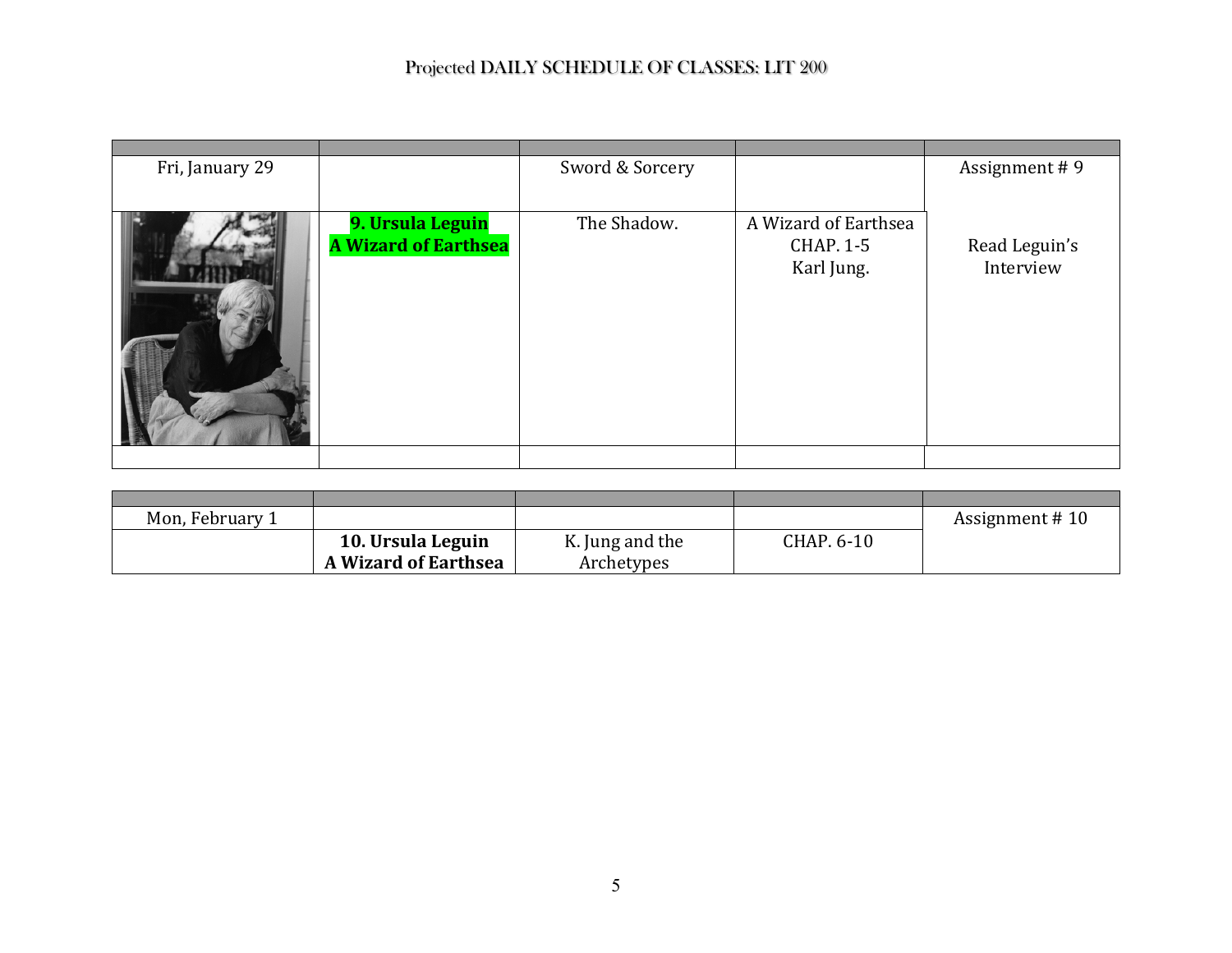| <b>DATE</b><br>(at home)<br>(in Text Book)<br>(in class)<br>Wed, February 3<br>11. J. K. Rowling<br>Harry Potter and the<br>Assignment #11<br>Prisoner of Azkaban<br><b>Harry Potter</b><br>Chap 1-11<br><b>Read Rowling</b><br>Interview<br>Assignment #12<br>Fri, February 5<br>Harry Potter and the<br>12J. K. Rowling<br>Prisoner of Azkaban<br><b>Harry Potter</b><br>Chap 12-22 | <b>CLASS ACTIVITIES</b> | <b>STUDY</b> | <b>READ</b> | <b>HOMEWORK</b> |
|---------------------------------------------------------------------------------------------------------------------------------------------------------------------------------------------------------------------------------------------------------------------------------------------------------------------------------------------------------------------------------------|-------------------------|--------------|-------------|-----------------|
|                                                                                                                                                                                                                                                                                                                                                                                       |                         |              |             |                 |
|                                                                                                                                                                                                                                                                                                                                                                                       |                         |              |             |                 |
|                                                                                                                                                                                                                                                                                                                                                                                       |                         |              |             |                 |
|                                                                                                                                                                                                                                                                                                                                                                                       |                         |              |             |                 |
|                                                                                                                                                                                                                                                                                                                                                                                       |                         |              |             |                 |